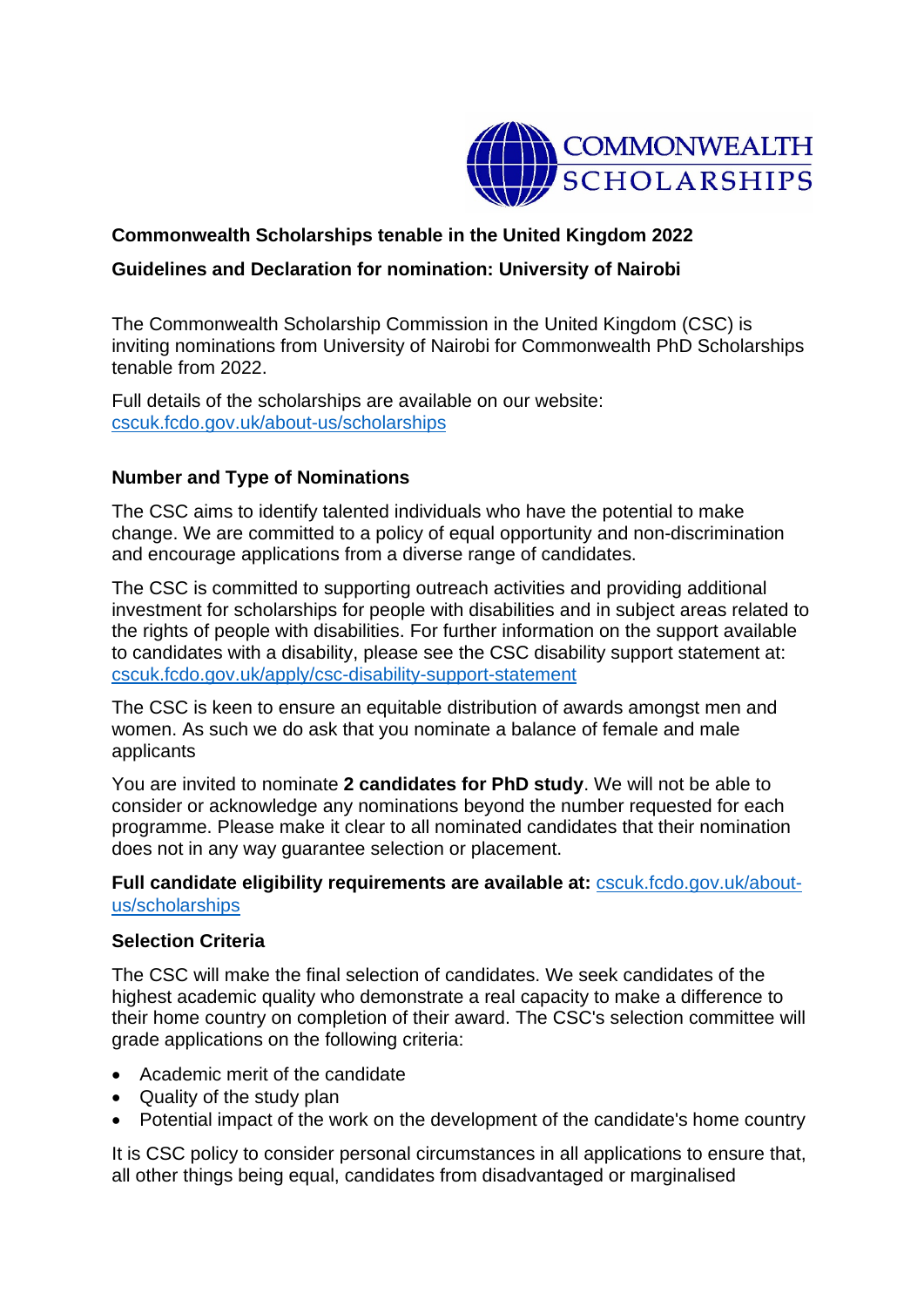backgrounds are selected.

The CSC invites around three times more nominations than scholarships available – therefore, nominated candidates are not guaranteed to be awarded a scholarship. There are no quotas for scholarships for any individual country.

Details of the CSC's selection criteria are enclosed and are available at: [cscuk.fcdo.gov.uk/about-us/scholarships](https://cscuk.fcdo.gov.uk/about-us/scholarships/) 

Please draw the selection criteria to the attention of candidates, and take these into account when making your nominations, along with the following:

- All candidates must demonstrate in their application the **direct** and **applied** relevance of their study to development in their home country. **Candidates should make any such links explicit in their applications.**
- Commonwealth Scholarships are aimed at individuals who could not otherwise afford to study in the UK. Every candidate will be required to sign a declaration that they do not have access to sufficient funds to study in the UK and no candidate with the independent means to study in the UK should be nominated to the CSC.
- Candidates will be asked to supply a personal statement within their application which will provide the selection panel with more information about their background and give an additional context to their application. It will be taken into account by the selection panel but will not be graded.

## **Communications and Advertising**

As outlined in the MOU, you are asked to advertise the Scholarships for a minimum period of four weeks to all eligible applicants within the university.

The CSC can also provide support with advertising the scholarship, including logos and templates for social media posts. If you require assistance or if you anticipate any problems with advertising Commonwealth Scholarships that you would like to bring to the CSC's attention please contact [communications@cscuk.org.uk](mailto:communications@cscuk.org.uk) 

#### **Reviewing applications**

There are different methods to review applications, you can request:

- 1. candidates provide a copy of their submitted CSC application form to you directly (please note that these forms will not include references); or
- 2. candidates complete your own application form in addition to the CSC's form; or
- 3. the CSC can provide you with electronic copies of all submitted application forms including references. To request copies, please tick the relevant box in the declaration form below.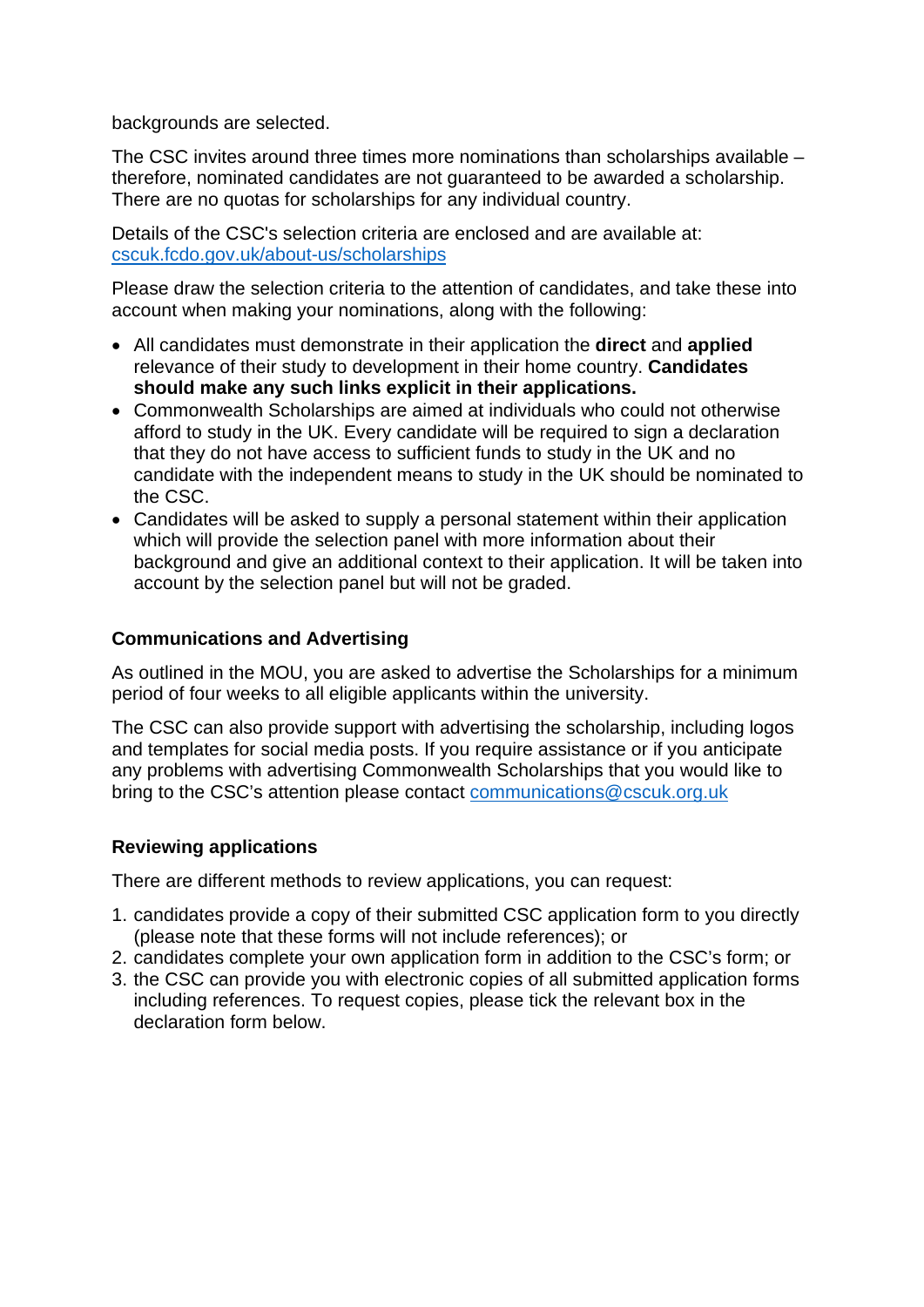#### **How to submit nominations**

Applications opened on the **Monday 20th September**. All nominated candidates must apply to the CSC's online application system by **Monday 1st November 4pm GMT**. Any nominated candidate who has not submitted an application by this date and time cannot be considered for a scholarship.

The CSC has a deadline of **Monday 22nd November 4pm GMT** for receipt of all required supporting documentation:

- proof of citizenship or refugee status in a Commonwealth country
- all university academic transcripts
- two references
- one supporting statement from a UK institution for PhD candidates

Only supporting documentation submitted directly to the CSC's online application system in the correct format will be accepted and candidates whose applications do not include these documents by this date will not be eligible for further consideration for a Commonwealth Scholarship.

No hard copy documentation will be accepted by the CSC so please do not send any physical copies.

You must confirm the names of your nominated candidate(s) to the CSC on letterhead sent by email to [cscnominations@cscuk.org.uk.](mailto:cscnominations@cscuk.org.uk) Your email must reach the CSC by **Wednesday 22nd December**. Please include the six-digit electronic application number of each candidate's approved application next to their name.

#### **Acknowledgement**

Please return the enclosed declaration form by **Monday 4th October** to [cscnominations@cscuk.org.uk](mailto:cscnominations@cscuk.org.uk) to confirm that you have received this invitation to nominate.

All queries about this process should be sent to **cscnominations@cscuk.org.uk**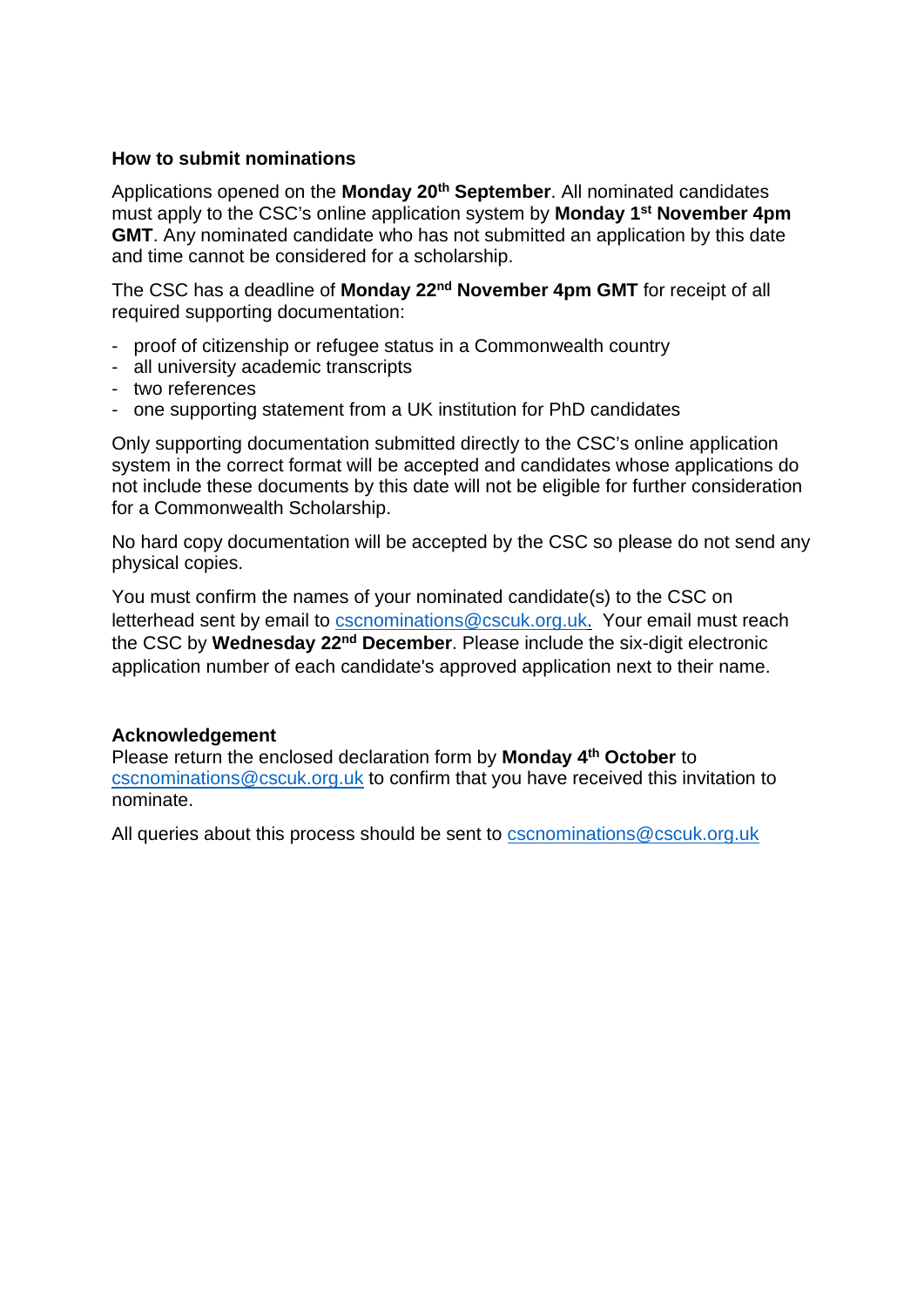# **COMMONWEALTH SCHOLARSHIP COMMISSION IN THE UNITED KINGDOM DECLARATION FROM NOMINATING AGENCIES: 2022 AWARDS**

Please complete this document and return it by **Monday 4th October**. The completed form serves as an acknowledgement of receipt of our invitation to nominate and as confirmation of your intent or otherwise to nominate candidates for awards tenable in the United Kingdom from 2022.

## **Section 1. Contact details for use by applicants**

Please provide full contact details for your agency that will be listed **on the CSC website** [\(https://cscuk.fcdo.gov.uk/national-nominating-agencies/\)](https://cscuk.fcdo.gov.uk/national-nominating-agencies/) **for applicants**.

| <b>Country</b>    |  |
|-------------------|--|
| Name              |  |
| Job role          |  |
| <b>Address</b>    |  |
|                   |  |
|                   |  |
|                   |  |
| <b>Telephone</b>  |  |
| number            |  |
| Email address     |  |
| Website(s)        |  |
| (where the        |  |
| scholarships will |  |
| be advertised)    |  |
| Social media      |  |
| accounts: e.g.    |  |
| Twitter,          |  |
| Facebook, other   |  |

#### **Section 2. Contact details for use by the Commonwealth Scholarship Commission** (if different from above)

Please confirm full contact details for **correspondence from staff at the Commonwealth Scholarship Commission in the UK** (if different from above). Please note that these contact details will also be shared with the CSFP Unit (which is based at the ACU and coordinates CSFP scholarships).

| Name                |  |
|---------------------|--|
| Job role<br>Address |  |
|                     |  |
|                     |  |
|                     |  |
|                     |  |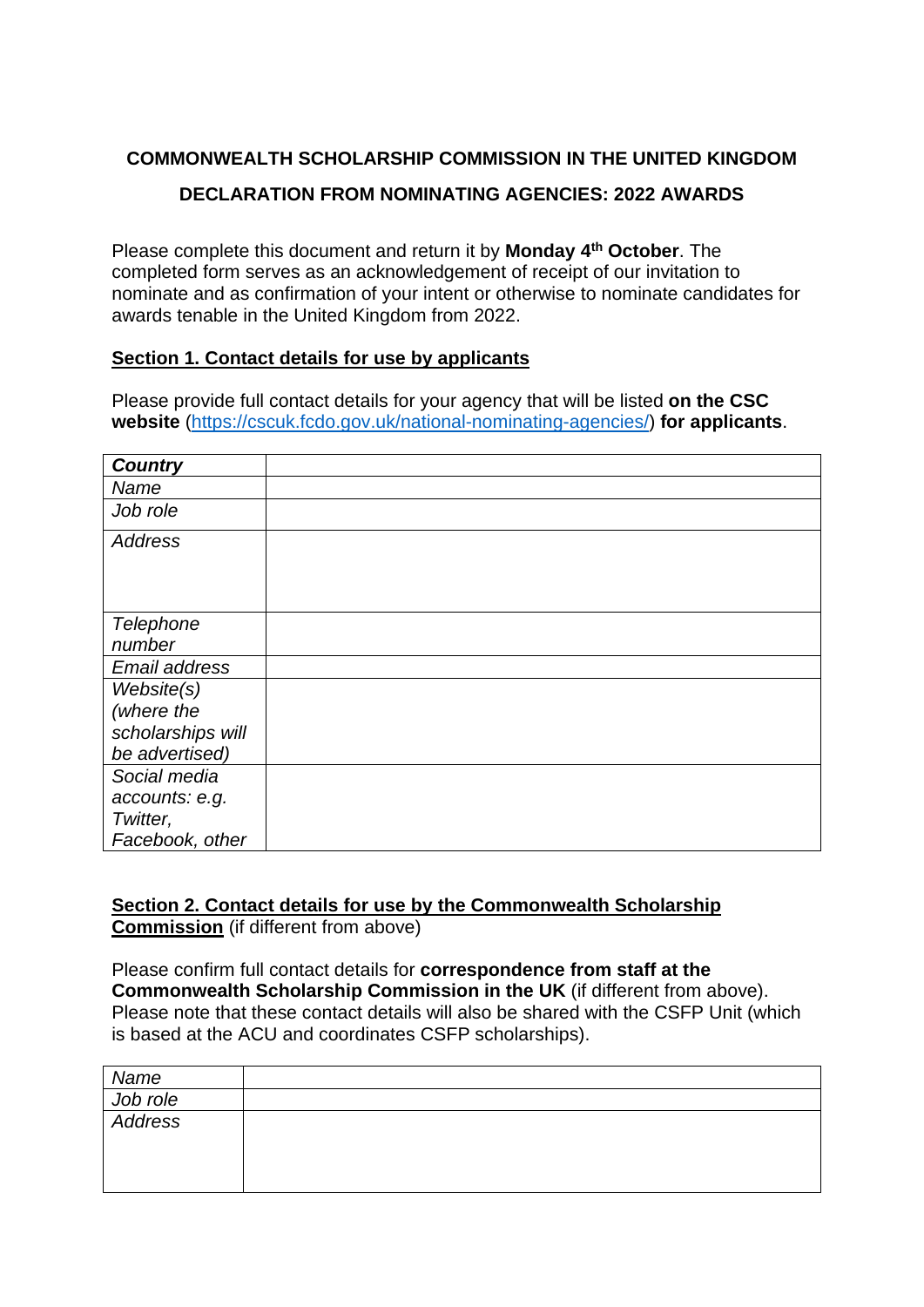| Telephone     |  |
|---------------|--|
| number        |  |
| Email address |  |
| Website       |  |

# **Section 3. Applications to your agency**

3.1 The closing date for nominations for 2022 awards is **Wednesday 22nd December. Please confirm your own deadline for applications for 2022 awards**  (which must be before this closing date). Please note that all applicants must also

|           |               |           | submit an application to the CSC's online application form by Monday 1 <sup>st</sup> November |
|-----------|---------------|-----------|-----------------------------------------------------------------------------------------------|
|           |               |           |                                                                                               |
|           |               |           | 3.2. May we publish this date on the CSC website?                                             |
| Yes       |               | <b>No</b> |                                                                                               |
|           | forms to you? |           | 3.3 a) Do you require the CSC to provide electronic copies of submitted application           |
| Yes       |               | <b>No</b> |                                                                                               |
| directly? |               |           | b) Or will you ask candidates to provide a copy of the CSC application form to you            |
| Yes       |               | <b>No</b> |                                                                                               |
|           | CSC's form?   |           | c) Or will you ask candidates to complete your own application form in addition to the        |
| Yes       |               | <b>No</b> |                                                                                               |

# **Section 4. Local eligibility requirements**

4.1 Does your agency set any additional eligibility criteria for Commonwealth Scholarships in addition to those set by the CSC itself?

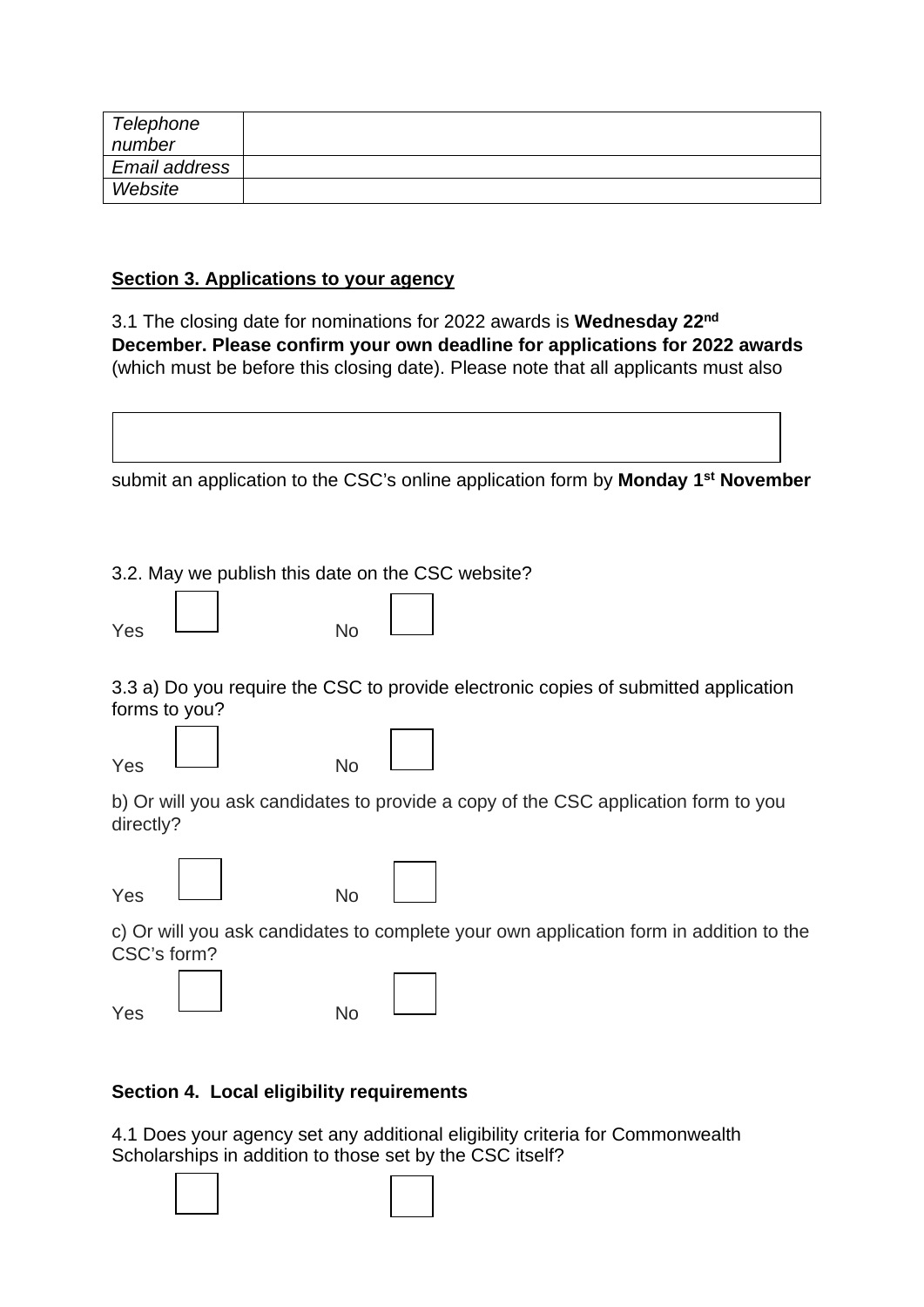4.2 If yes, please list them below, so that the CSC can advise applicants appropriately. We remind you that you must make these criteria clear to applicants in all your materials. The criteria must not discriminate and must be in line with the CSC's own criteria, as outlined in the MOU.

## **Section 5. Confirmation of receipt**

1). I confirm receipt of the invitation letter dated Thursday 23<sup>rd</sup> September inviting my agency to nominate candidates for Commonwealth Scholarships tenable in the UK for study commencing in 2022.

2). I confirm that my organisation has noted the information in the guidelines for nominating relating to transparency, and read and noted the contents of the CSC's anti-fraud [\(http://bit.ly/CSCanti-fraud\)](http://bit.ly/CSCanti-fraud), complaints [\(http://bit.ly/CSCcomplaints\)](http://bit.ly/CSCcomplaints) and safeguarding [\(http://bit.ly/CSCsafeguarding\)](http://bit.ly/CSCsafeguarding) policies and procedures. I confirm that my agency will advertise and make selections in line with that policy and will make our own anti-fraud policy available to candidates. **If you anticipate a problem in meeting this request, please inform the CSC immediately.**

3). I confirm that my agency **intends / does not intend** (delete as applicable) to advertise for and to nominate candidates for awards tenable in the UK for study commencing in 2022.

*The CSC is committed to protecting personal information and to being transparent about the information we are collecting and what we do with it. To find out more, see our privacy notice: [cscuk.fcdo.gov.uk/privacy-notice/](https://cscuk.fcdo.gov.uk/privacy-notice/)*

| <b>Signed</b>  | <b>Date</b> |
|----------------|-------------|
|                |             |
|                |             |
|                |             |
| Agency name __ |             |